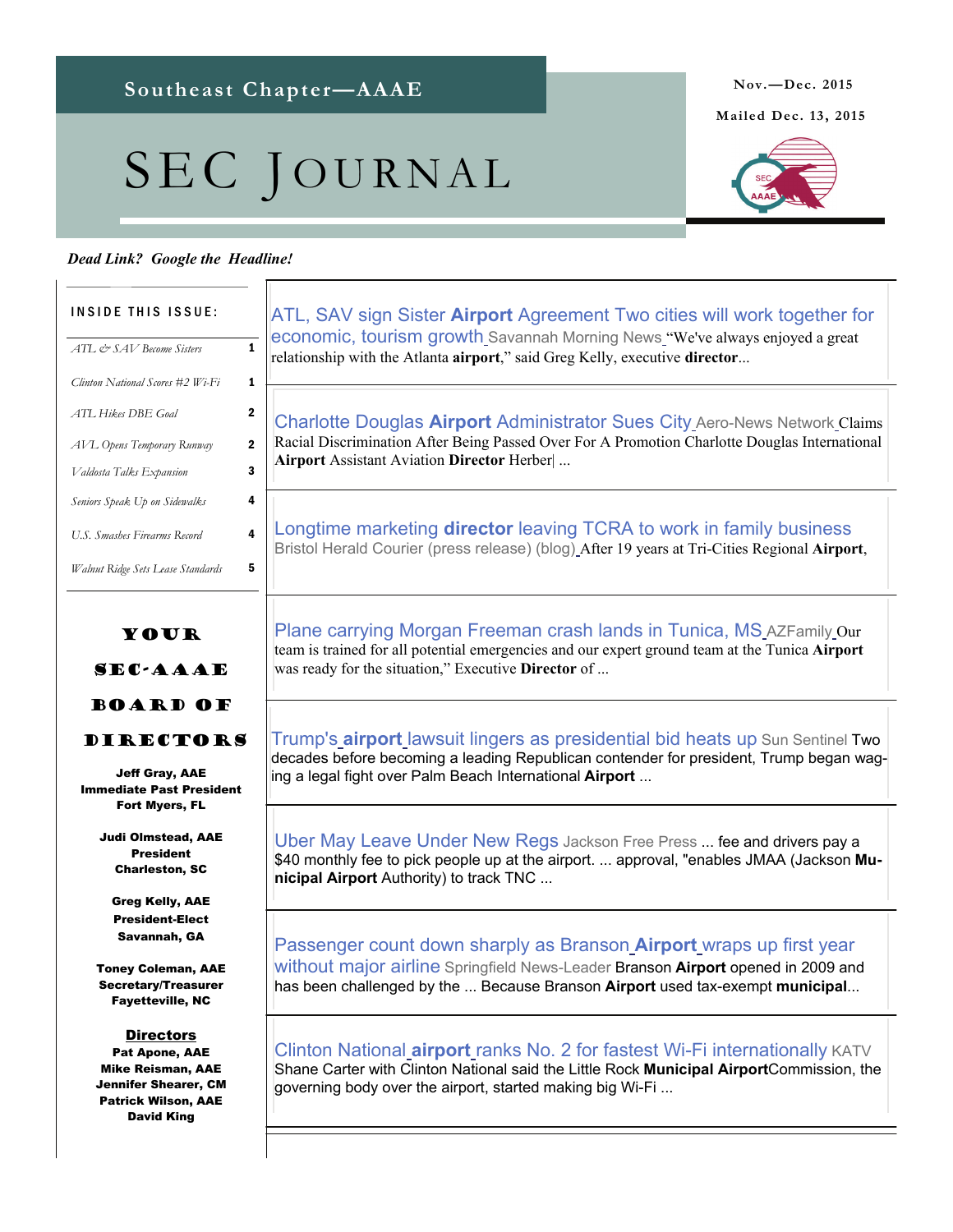The information contained in this newsletter is for general information purposes only. The information is provided by the Southeast Chapter of the American Association of Airport Executives and while we endeavor to keep the information up to date and correct, we make no representations or warranties of any kind, express or implied, about the completeness, accuracy, reliability, suitability or availability with respect to the website(s) noted herein or the information, products, services, or related graphics contained in the newsletter or on the website(s) noted for any purpose. Any reliance you place on such information is, therefore, strictly at your own risk.

 In no event will the Southeast Chapter of the American Association of Airport Executives be liable for any loss or damage including without limitation, indirect or consequential loss or damage, or any loss or damage whatsoever arising from loss of data or profits arising out of, or in connection with, the use of this newsletter.

 Through this newsletter you are able to link to other websites which are not under the control of the Southeast Chapter of the American Association of Airport Executives. We have no control over the nature, content, comments, language and availability of those sites. The inclusion of any links does not imply a recommendation or endorsement of the views expressed within any links.

 The Southeast Chapter of the American Association of Airport Executives is confident every effort is made to keep the website(s) noted herein up and running smoothly; however, The Southeast Chapter of the American Association of Airport Executives takes no responsibility for, and will not be liable for, the website (s) being temporarily unavailable due to technical issues beyond our control or links that have expired, are disabled or misdirected.

 Linked headlines for the Southeast Chapter—AAAE Journal provided by Google News at www.news.google.com unless otherwise noted.

[Hartsfield-Jackson hikes disadvantaged business contracting goal](https://www.google.com/url?rct=j&sa=t&url=http://airport.blog.ajc.com/2015/12/08/hartsfield-jackson-hikes-disadvantaged-business-contracting-goal/&ct=ga&cd=CAEYACoSNzM1NTAxMTgxNDk0NzQ2NzMwMhwzMjdhOWRkNzZiZjk0M2U1OmNvbTplbjpVUzpS&usg=AFQjCNEKURaE_TJ6cmnsGNvimyPIdM4hlw) Atlanta Journal Constitution (blog) Hartsfield-Jackson International Airport is increasing its disadvantaged ... She's doing well," said Bismarck Airport assistant **airport director** Timothy ...

[Short-term parking open at Tri-Cities Regional](https://www.google.com/url?rct=j&sa=t&url=http://www.wcyb.com/news/Short-term-parking-open-at-Tri-Cities-Regional-Airport/36859844&ct=ga&cd=CAEYACoTNTM3MzM2MDg4NjU2MTU1Mzg3MDIcMzI3YTlkZDc2YmY5NDNlNTpjb206ZW46VVM6Ug&usg=AFQjCNEK1ep3Dac5d_xx6YmbLNPLHE-I0g) **Airport** WCYB "We hope the public enjoys the new look and functionality of the parking lots at the**airport**," said Melissa Thomas, **director** of marketing and air service ...

Asheville **airport** [opens temporary runway](https://www.google.com/url?rct=j&sa=t&url=http://www.citizen-times.com/story/news/2015/12/09/asheville-asheville-regional-airport-faa-nc-dot/76971978/&ct=ga&cd=CAEYACoTMjQyNDkzNTM5MzY2OTQyNjYwNDIcMzI3YTlkZDc2YmY5NDNlNTpjb206ZW46VVM6Ug&usg=AFQjCNGfbFU6JpPNUQEi5HRel_DUp8BbhA) Asheville Citizen-Times "This is a milestone in the redeveloping of our airfield," said Lew Bleiweis, the**airport's** executive **director**, while standing on the temporary runway ...

[Uber and Lyft now able to pick up passengers at Louisville International](https://www.google.com/url?rct=j&sa=t&url=http://www.wave3.com/story/30707340/uber-and-lyft-now-able-to-pick-up-passengers-at-louisville-international-airport&ct=ga&cd=CAEYASoTNzE2NDAwOTI2MTU3NDI5OTg4NTIcMzI3YTlkZDc2YmY5NDNlNTpjb206ZW46VVM6Ug&usg=AFQjCNHDj3o1xhRT8kTWHynmfxKt9Cxgcg) **Airport** WAVE 3 ... newest ground transportation business partner here at Louisville International," said Skip Miller, Executive **Director** of the...

[Augusta will pay nearly \\$400000 to settle Berckmans Road,](https://www.google.com/url?rct=j&sa=t&url=http://m.chronicle.augusta.com/news/government/2015-12-10/augusta-will-pay-nearly-400000-settle-berckmans-road-airport-claims&ct=ga&cd=CAEYACoTMzI3ODQ3NTU4Mjc1MTIwMjU1MzIcMzI3YTlkZDc2YmY5NDNlNTpjb206ZW46VVM6Ug&usg=AFQjCNHiM4jtpBuRzIYXEKFgej0NWKeD7Q) **airport** claims Mobile Augusta The commission also authorized paying former Augusta Regional **Airport** Finance **Director** Tammy Strange \$40,000 to settle a claim she made against ...

[Commissioner: Repeal 'free speech zone' at Lakeland](https://www.google.com/url?rct=j&sa=t&url=http://www.theledger.com/article/20151211/news/151219862&ct=ga&cd=CAEYACoUMTE1NTY1ODc2NzkwMzMzMTYxNzcyHDMyN2E5ZGQ3NmJmOTQzZTU6Y29tOmVuOlVTOlI&usg=AFQjCNF9NtEiTZMxChyfnHQj7F2iFPGejQ) **airport** The Ledger Currently, if a group wants to stage a protest on airport grounds it is obligated to contact the **airport's director**, request a permit and then keep its ...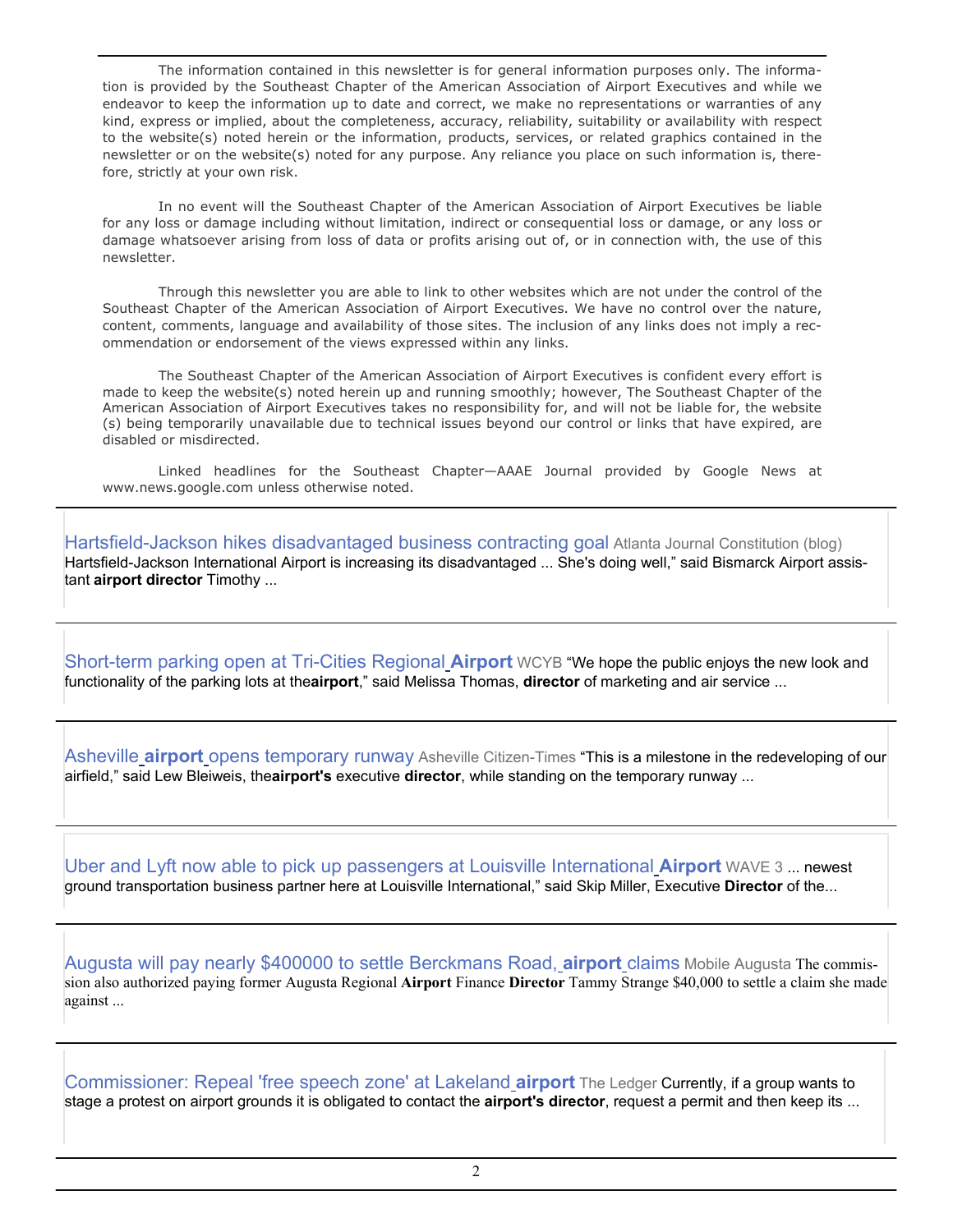## **Airport Authority Breaks Ground on Largest**

## **Geothermal Lake Plate Cooling System in North America**

Sustainability Project taps 43-acre Former Rock Quarry to Cool Airport Terminal

**NASHVILLE** € In an innovative use of a former rock quarry, the Metropolitan Nashville Airport Authority (MNAA) today broke ground on what will be the largest geothermal lake plate cooling system in North America. The historic sustainability project is expected to be completed in summer 2016.

Located east of Donelson Pike and Nashville International Airport (BNA) Runway 2R/20L is the former 43-acre Hoover rock quarry, with an average depth of 150 feet, containing approximately 1.5 billion gallons of water. At a depth of 50 feet, the water is 50 degrees Fahrenheit year round.

The project takes advantage of that cool temperature by circulating water through geothermal heat exchangers submerged in the quarry to the airport terminal's central plant, providing cooling for the entire terminal. In addition to the geothermal system, the project will also allow for the use of the quarry water for landscape irrigation.

"This is a remarkable project for its scope, ingenuity and efficiency," said Rob Wigington, president and CEO of MNAA. "The Airport Authority is committed to making sustainability an integral part of our business model. Not because sustainability is easy—rather, it is often a complex process—but because the benefits to our airports, the region and our environment are overwhelmingly positive. This historic project will significantly reduce our electricity usage and potable water consumption, which will result in substantial annual utility savings. This is the very essence of sustainability."

The project is expected to reduce electricity usage by 6,000 kilowatts of peak demand and **result in annual savings of 1.3 million kilowatt-hours and 30 million gallons of potable water**. **The utility savings to MNAA are expected to be more than \$430,000 per year.**

The project was developed and engineered by Energy Systems Group, Garver, and Smith Seckman Ried. The fasttrack project is being delivered by Blakley Construction Services utilizing a design-build contracting method with design and construction support services being provided by Energy Systems Group, Garver Engineers, and Smith Seckman Ried.

Savannah's **airport** [making name for itself](https://www.google.com/url?rct=j&sa=t&url=http://savannahnow.com/exchange/2015-12-12/savannahs-airport-making-name-itself&ct=ga&cd=CAEYASoUMTY1NTYxMjM1NzgxNzk3NzMzMTYyHDMyN2E5ZGQ3NmJmOTQzZTU6Y29tOmVuOlVTOlI&usg=AFQjCNEJ63KjgydH3Nyn0eYI2SgBJM3NZA) Savannah Morning News Our **airport** stands as a dependable organization that houses the companies ... thanks to the powerhouse team led by Executive **Director** Greg Kelly.

**Airport** [Authority discusses expansion](https://www.google.com/url?rct=j&sa=t&url=http://www.valdostadailytimes.com/news/local_news/airport-authority-discusses-expansion/article_125eda2e-f61d-5d83-950b-29514d94700a.html&ct=ga&cd=CAEYACoUMTQ4Mjg3MTQxNDQxODk3NDc0OTgyGjhlY2I2NzFkZWZlZDY4MWU6Y29tOmVuOlVT&usg=AFQjCNGZIciwM8tzR-Nd-8CL5IhO7w5Tlg) Valdosta Daily Times The **airport's** apron is the area where airplanes are parked, refueled, and ... Jim Galloway, **airport** general**manager**, estimated 85 percent of the \$3.6 ...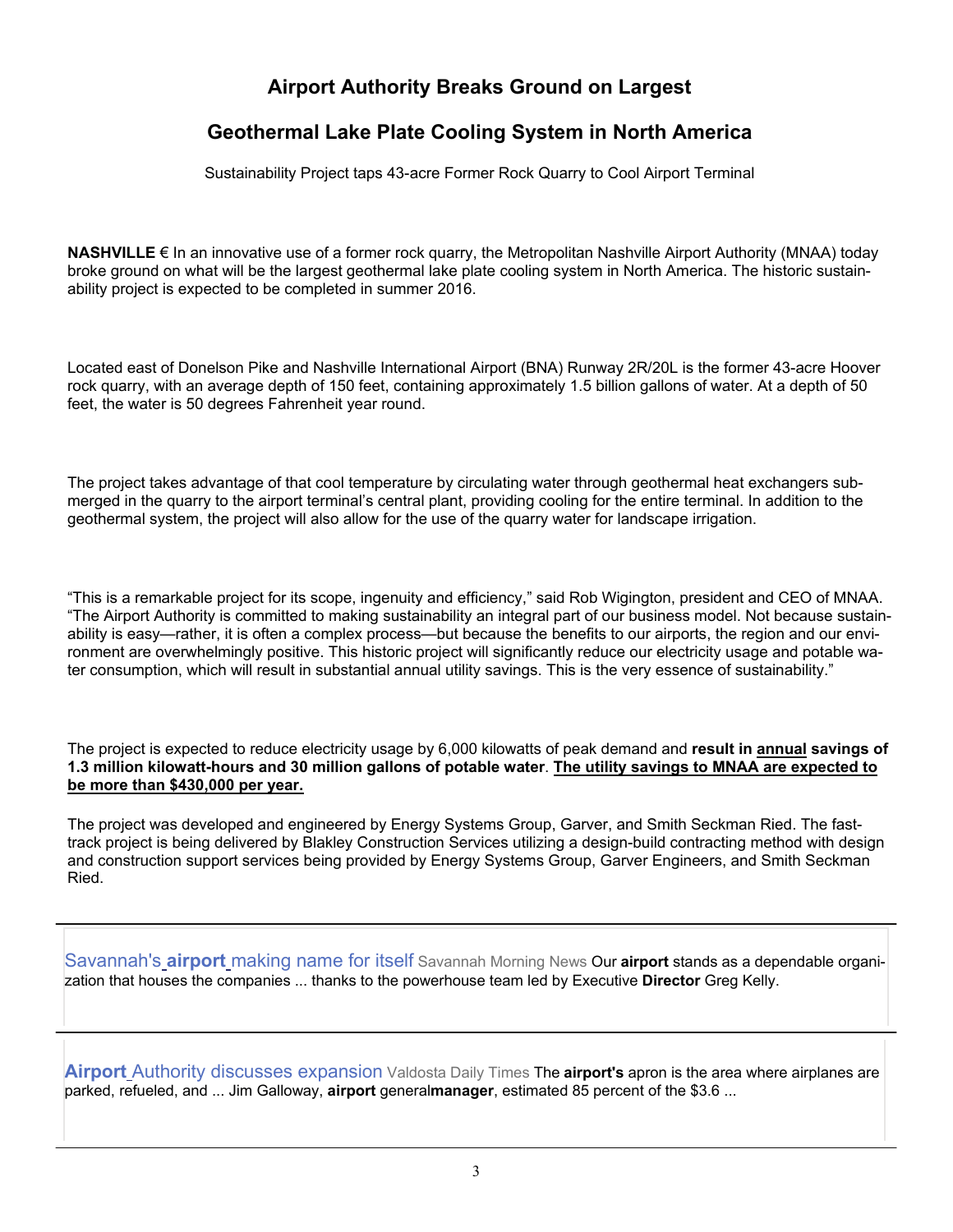Seniors to Orlando International **Airport**[: Hands off the moving walkways](https://www.google.com/url?rct=j&sa=t&url=http://www.orlandosentinel.com/business/os-airport-sidewalk-follow-20151205-story.html&ct=ga&cd=CAEYACoRMjc1ODU3MDUyMDI2NTk1NTUyHGEwMjc2OGI1ZGVkNjA0ZGQ6Y29tOmVuOlVTOlI&usg=AFQjCNHX6mp1xSi5sdNPbtuI4srPzZQK9A) Orlando Sentinel Dave Kozlowski and his wife, who fly a couple of times a year out of Orlando International **Airport**, were dismayed to learn that four moving sidewalks ...

Tampa **Airport** [to add thousands of charging stations](https://www.google.com/url?rct=j&sa=t&url=http://www.nbc-2.com/story/30681788/tampa-airport-to-add-thousands-of-charging-stations&ct=ga&cd=CAEYASoRMjc1ODU3MDUyMDI2NTk1NTUyHGEwMjc2OGI1ZGVkNjA0ZGQ6Y29tOmVuOlVTOlI&usg=AFQjCNFNuzC49QbwsVc969KxLPmJ7cj5MQ) NBC2 News TAMPA, Fla. (AP) - Help is on the way for Tampa International **Airport** passengers whose cellphone batteries need charging. Next year the **airport** will ...

How Orlando's **airport** [fares when it comes to healthy eating](https://www.google.com/url?rct=j&sa=t&url=http://www.bizjournals.com/orlando/morning_call/2015/12/how-orlandos-airport-fares-when-it-comes-to.html&ct=ga&cd=CAEYAioRMjc1ODU3MDUyMDI2NTk1NTUyHGEwMjc2OGI1ZGVkNjA0ZGQ6Y29tOmVuOlVTOlI&usg=AFQjCNEHD7LJ2_hgk-88f6bUm0vyZyie9g) Orlando Business Journal The annual Physicians Committee's **Airport** Food Review ranks Orlando International **Airport** near the bottom of the nation's 30 busiest **airports** on ...

Fort Smith **Airport** [Traffic Drops 18 Points In November](https://www.google.com/url?rct=j&sa=t&url=http://swtimes.com/business/fort-smith-airport-traffic-drops-18-points-november&ct=ga&cd=CAEYASoTNTA5ODYyMDY1NzMxNDkyMzU4MjIcYTAyNzY4YjVkZWQ2MDRkZDpjb206ZW46VVM6Ug&usg=AFQjCNGuQ8WgJaszoU9KA5eS4hhCkMyL8w) Times Record John Lovett • Times Record An American Airlines Envoy jet taxies for takeoff at the Fort Smith Regional **Airport** on Monday, Dec. 7, 2015. The **airport**

Chattanooga **airport** [boardings climb to new high](https://www.google.com/url?rct=j&sa=t&url=http://www.timesfreepress.com/news/business/aroundregion/story/2015/dec/08/airport-boardings-set-new-high-month-left/339408/&ct=ga&cd=CAEYACoTNDk3MDE4ODQzODM5MTk3MTkxNzIcYTAyNzY4YjVkZWQ2MDRkZDpjb206ZW46VVM6Ug&usg=AFQjCNFyb1hHm2f6HwToLsD8x-HtZwUHgg) Chattanooga Times Free Press With a month left in 2015, Chattanooga Metropolitan **Airport** has flown by last year's record for passenger boardings, officials said Monday. Still, a new ...

Norfolk **airport** [might shorten lost and found times](https://www.google.com/url?rct=j&sa=t&url=http://wtkr.com/2015/12/07/norfolk-airport-might-shorten-lost-and-found-times/&ct=ga&cd=CAEYASoTNDk3MDE4ODQzODM5MTk3MTkxNzIcYTAyNzY4YjVkZWQ2MDRkZDpjb206ZW46VVM6Ug&usg=AFQjCNG693mryP5LXXNeMeMEgm1rgrY36Q) wtkr.com Norfolk, Va. - The Norfolk **airport's** lost and found office proves this: If you can travel with it, you can lose it. Ipods, laptops, headphones, even pool cues ...

[Boca Raton upgrading its](https://www.google.com/url?rct=j&sa=t&url=http://www.sun-sentinel.com/business/tourism/fl-boca-airport-authority-new-digs-20151209-story.html&ct=ga&cd=CAEYACoTNTUzMzAzMzA0OTY3MTQxNjE5NjIcYTAyNzY4YjVkZWQ2MDRkZDpjb206ZW46VVM6Ug&usg=AFQjCNF_MSI-6ftiUN9uvcdAaAfwfw5mpw) **airport** Sun Sentinel The Boca Raton **Airport** Authority is opening a new \$2.4 million administration building, part of several upgrades taking place at the **airport**, officials ...

Miami International **Airport** [Selects Everbridge to Deliver Critical Communications](https://www.google.com/url?rct=j&sa=t&url=http://www.everbridge.com/miami-international-airport-selects-everbridge-to-deliver-critical-communications/&ct=ga&cd=CAEYACoUMTgzNTIxMzY4MTcwNjMxNTkyMTYyHGEwMjc2OGI1ZGVkNjA0ZGQ6Y29tOmVuOlVTOlI&usg=AFQjCNGpr9Z-vd4yTch2ll4IYVzMNHGsBg) Everbridge.com Everbridge is a Leading Provider of Incident Management and Emergency Communication Solutions for U.S. and Florida **Airports**. BURLINGTON ...

[PBIA officials seek hotel on](https://www.google.com/url?rct=j&sa=t&url=http://www.mypalmbeachpost.com/news/business/pbia-officials-seek-hotel-on-airport-grounds-to-bo/npgGN/&ct=ga&cd=CAEYACoSNDQyNDUwMDgxODQ3NTM2NTEyMhoxNDgwZjBjYWY5YjIxMTJlOmNvbTplbjpVUw&usg=AFQjCNFo26iVExFAgJ1QUz35k2VbWd9EnA) **airport** grounds to boost income MyPalmBeachPost In addition to the hotel, retail space and a restaurant could also be built on the property, Laura Beebe, the county's deputy **director of airport** business ...

[The US Has Already Smashed Its Record for Firearms Found at](https://www.google.com/url?rct=j&sa=t&url=http://www.newsweek.com/us-has-already-smashed-its-record-firearms-found-airports-year-404294&ct=ga&cd=CAEYACoUMTAyNzIxMjk3NzA4NDI4ODc2NzIyHGEwMjc2OGI1ZGVkNjA0ZGQ6Y29tOmVuOlVTOlI&usg=AFQjCNEEYYmoGw3G1IcRgAxZbwZ6jDB9bw)**Airports** This Year Newsweek A police officer stands with his submachine gun as travelers walk past at Hartsfield-Jackson International **Airport** in Atlanta on November 17. Reuters.

[Southwest Airlines to launch nonstop flights between](https://www.google.com/url?rct=j&sa=t&url=http://www.postandcourier.com/article/20151208/PC05/151209477/southwest-airlines-to-launch-nonstop-flights-between-charleston-and-denver-in-june&ct=ga&cd=CAEYACoUMTI3Mzk0ODYzNzkyNTU2MzMyMzQyGjMyNjhmNWZjZDY0NjIzMmM6Y29tOmVuOlVT&usg=AFQjCNFevWsixf92glk6S6jmuZFT9hwLoQ) **Charleston**and Denver in June Charleston Post Courier ... Charleston market by adding Denver," said Billy Swails, chairman of the**Charleston County Aviation Authority**, which owns and operates Charleston ...